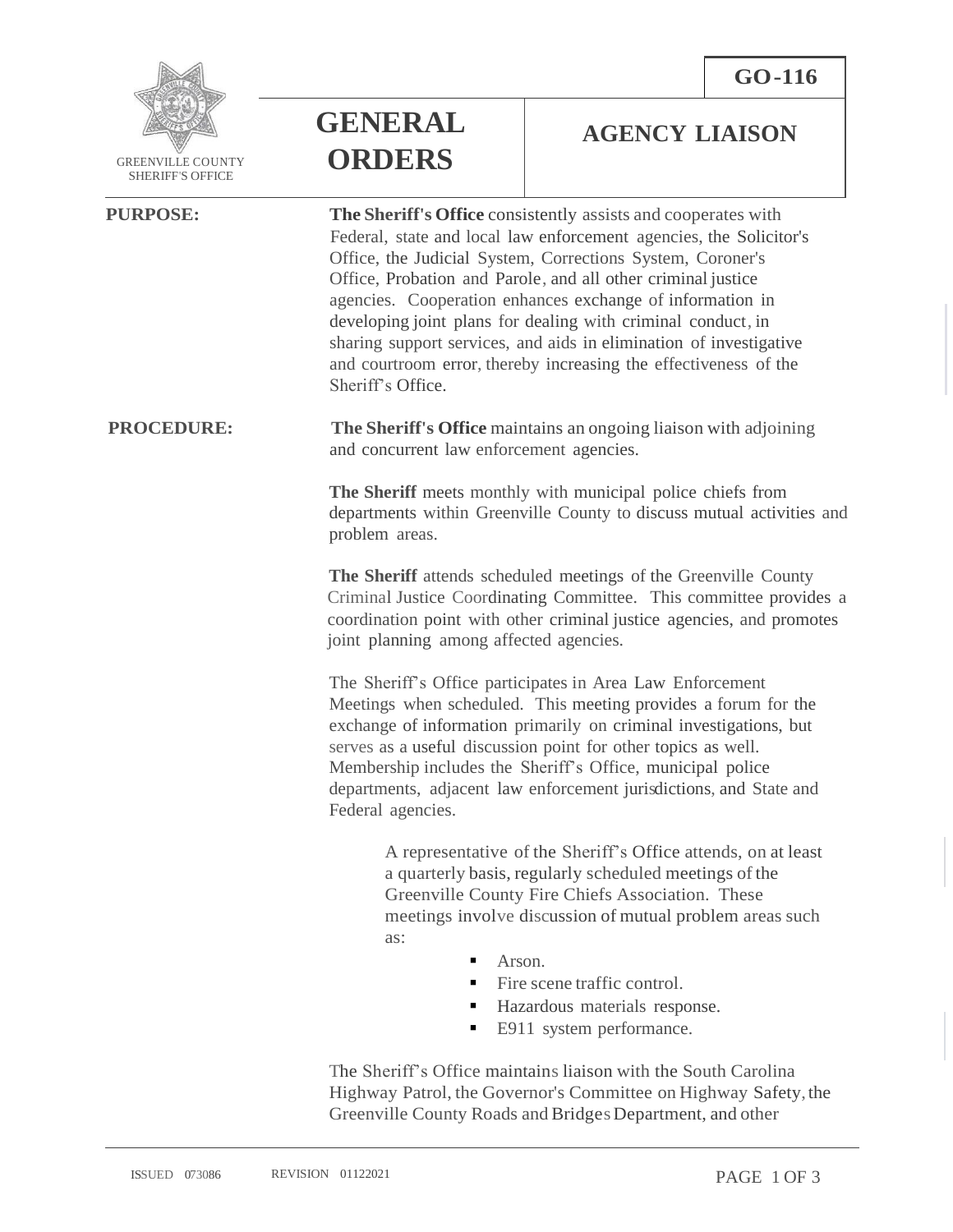organizations committed to traffic safety. Responsibility forthis liaison rests with the Selective Enforcement Commander. Recognizing enforcement is not the sole factor in traffic safety, the purpose of this liaison isto address the design and educational effort necessary to promote traffic safety. Ongoing liaison with other criminal justice agencies shall be the primary responsibility ofthe following commanders within the Sheriff's Office:

- 1. Solicitor'sOffice–General Counsel & CID/SID/Uniform Patrol Commanders
- 2. CourtSystem- Support Division(Courts)Commander
- 3. Probation and Parole- CID/Support Commanders
- 4. Emergency Medical Services- Emergency Management Director
- 5. S.C.LawEnforcement Division–CID/OPSCommander
- 6. DEA SED Commander
- 7. FederalBureauof Investigation–Comm. Services Commander
- 8. U .S. Secret Service- Comm. Services Commander, Adjacent and concurrent local law enforcement agencies -Uniform Patrol/CID Commanders
- 9. Department of Corrections (Adult/Juvenile) Support Division (Warrants) Commander
- 10. Homeland Security-Administration Division Commander

Deputies often encounter people in need of help best provided by another criminal justice or social service agency. Adult and juvenile referrals to criminal justice and social service agencies are based upon specific criteria such as:

- **1. Nature of the problem:** urgency of situation; age of those involved;and need for immediate resolution.
- 2. **Type of help or remedy required.** A deputy determines what type of help, such as counseling, is in the best interest of all concerned. Domestic disputes, absent of violence, may be resolved through counseling on financial,health, or alcohol abuse problems. This may provide a more lasting solution than incarceration. Other remedies may be recommended by the deputy depending on the type of assistance best suited to the situation.
- 3. **Identification of the agency best suited to provide the remedy.** After determining the nature of the incident and the type of remedy best suited, the deputy then determines the agency that can best provide that type of service. Deputies are required to be familiar with criminal justice and social service agencies in this jurisdiction, their capabilities, and contact points.

## **CRIMINAL JUSTICE** *I* **SOCIAL SERVICE REFERRALS:**